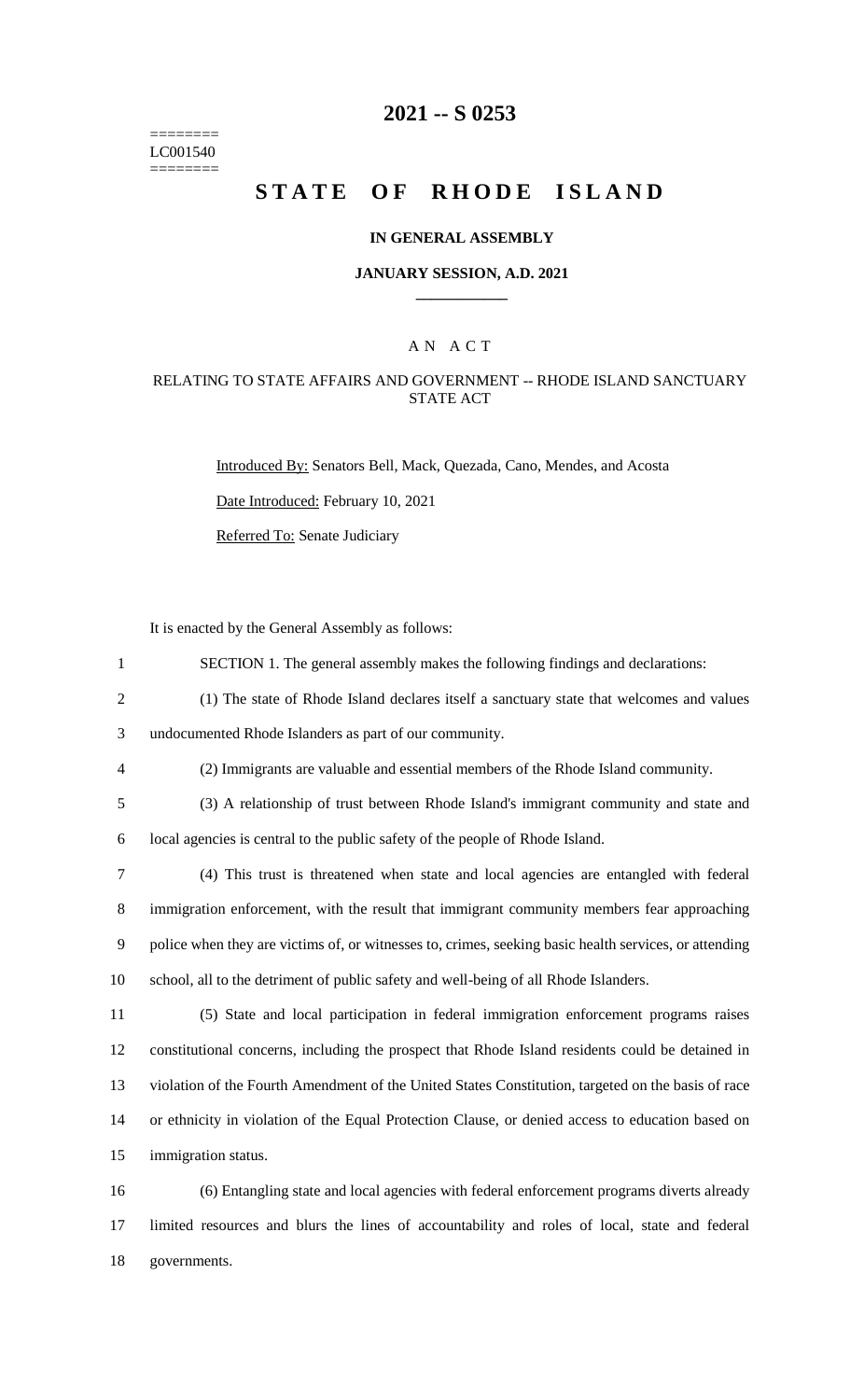| $\mathbf{1}$             | (7) This act seeks to protect the safety, well-being and constitutional rights of the people               |
|--------------------------|------------------------------------------------------------------------------------------------------------|
| $\overline{2}$           | of Rhode Island and to direct the state's limited resources to matters of general concern to state and     |
| 3                        | local governments.                                                                                         |
| $\overline{\mathcal{A}}$ | SECTION 2. Title 42 of the General Laws entitled "STATE AFFAIRS AND                                        |
| 5                        | GOVERNMENT" is hereby amended by adding thereto the following chapter:                                     |
| 6                        | <b>CHAPTER 160</b>                                                                                         |
| $\tau$                   | RHODE ISLAND SANCTUARY STATE ACT                                                                           |
| 8                        | 42-160-1. Definitions.                                                                                     |
| 9                        | The following terms have the following meanings:                                                           |
| 10                       | (1) "Civil immigration warrant" means any warrant for a violation of federal civil                         |
| 11                       | immigration law, and includes civil immigration warrants entered in the National Crime                     |
| 12                       | <b>Information Database.</b>                                                                               |
| 13                       | (2) "Courts" mean any state or local court.                                                                |
| 14                       | (3) "Federal immigration authority" means any officer, employee, or person otherwise paid                  |
| 15                       | by or acting as an agent of United States Immigration and Customs Enforcement or United States             |
| 16                       | Custom and Border Protection or any division or designee thereof, or any other officer, employee,          |
| 17                       | or person otherwise paid by or acting as an agent of the United States Department of Homeland              |
| 18                       | <b>Security or United States Department of State who is charged with immigration enforcement.</b>          |
| 19                       | (4) "Health facilities" means any medical treatment facility, including hospitals, health care             |
| 20                       | clinics, or urgent care facilities, doctors' offices, substance abuse treatment facilities or any facility |
| 21                       | that provides medical or mental health care.                                                               |
| 22                       | (5) "Immigration enforcement" means and includes any and all efforts to investigate,                       |
| 23                       | enforce, or assist in the investigation or enforcement of any federal civil immigration law and any        |
| 24                       | federal criminal immigration law that penalizes a person's presence in, entry, or reentry to, or           |
| 25                       | employment in, the United States including, but not limited to, violations of Sections 1259, 1324c,        |
| 26                       | 1325, or 1326 of Title 8 of the United States Code (8 U.S.C. §§ 1259, 1324, 1325 and 1326).                |
| 27                       | (6) "Judicial warrant" means a warrant based on probable cause and issued by a federal                     |
| 28                       | judge or a federal magistrate judge that authorizes federal immigration authorities to take into           |
| 29                       | custody the person who is the subject of the warrant.                                                      |
| 30                       | (7) "Places of worship" means any facility rented, owned or leased where religious services                |
| 31                       | or ceremonies take place. This would include, but not be limited to, such events as worship services,      |
| 32                       | marriages, funerals, and baptisms.                                                                         |
| 33                       | (8) "Schools" means any public, private or charter school, including independent, district                 |
| 34                       | charter schools and mayoral academies, pre-schools and other early learning programs, known and            |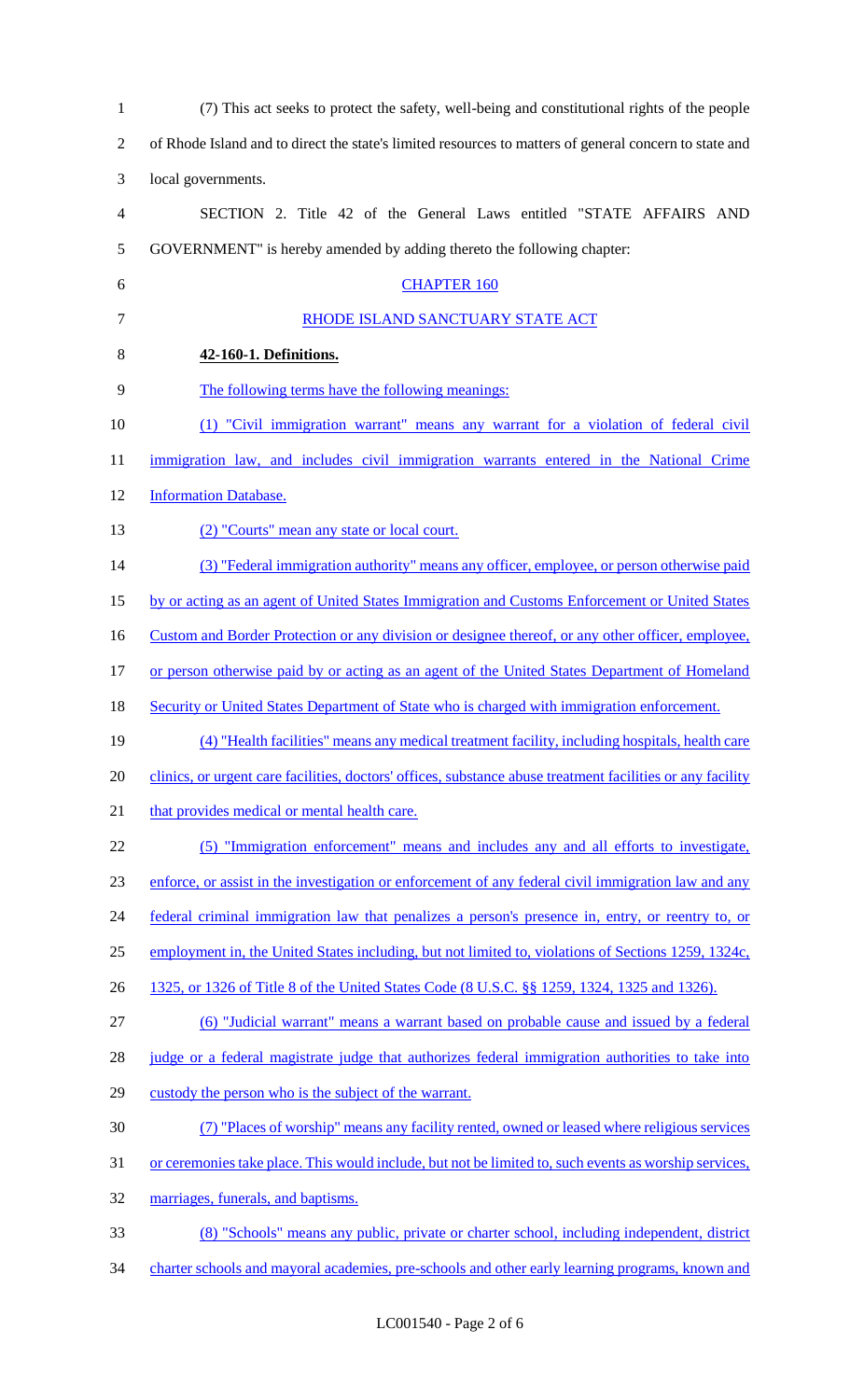| 1  | licensed daycares, primary or secondary schools and institutions of higher education, as well as        |
|----|---------------------------------------------------------------------------------------------------------|
| 2  | scholastic or education-related activities or events.                                                   |
| 3  | 42-160-2. Sensitive locations – Prohibition on enforcing immigration laws.                              |
| 4  | (a) Rhode Island schools, places of worship, health facilities and courts shall not grant               |
| 5  | access to their premises, for any federal immigration authority to investigate, detain, apprehend, or   |
| 6  | arrest any individuals for potential violations of federal immigration laws, unless such federal        |
| 7  | immigration authority presents a judicial warrant that clearly identifies the individual whom the       |
| 8  | federal authority seeks to locate, serve, or apprehend.                                                 |
| 9  | (b) It shall be unlawful for any state or municipal law enforcement agency, any agency                  |
| 10 | acting in concert with any state or municipal law enforcement agency, or any agency of the state        |
| 11 | or any municipality to:                                                                                 |
| 12 | (1) Utilize public funds or public resources to enforce federal immigration laws; or                    |
| 13 | (2) Allocate any office space, funds, or other public resources to be used by federal                   |
| 14 | immigration authorities.                                                                                |
| 15 | (c) It shall be unlawful for any state or municipal law enforcement agency, any agency                  |
| 16 | <u>acting in concert with any state or municipal law enforcement agency, any agency of the state or</u> |
| 17 | any municipality, any courthouse, jail, prison, school or their employees, agents, contractors or any   |
| 18 | other person acting under color of authority for any such agency to engage in joint operations with     |
| 19 | federal immigration authorities, including, but not limited to, the provision of enforcement            |
| 20 | assistance.                                                                                             |
| 21 | (d) It shall be unlawful, pursuant to subsections (a), (b) and (c) of this section, for any state       |
| 22 | or municipal law enforcement agency, any agency acting in concert with any state or municipal           |
| 23 | <u>law enforcement agency, any agency of the state or municipality, any courthouse, jail, prison,</u>   |
| 24 | school or their employees, agents, contractors or any other person acting under color of authority      |
| 25 | for any such agency to:                                                                                 |
| 26 | (1) Detain any individual for deportation;                                                              |
| 27 | (2) Contact federal immigration authorities, for purposes of immigration enforcement;                   |
| 28 | (3) Ask detainees or arrestees their place of birth, proof of citizenship, or immigration               |
| 29 | status;                                                                                                 |
| 30 | (4) Provide federal immigration authorities with a list of arrestees or inmates, information            |
| 31 | regarding the time of their release, or any other information about the arrests not otherwise made      |
| 32 | public;                                                                                                 |
| 33 | (5) Allow federal immigration authorities access to their premises unless presented with an             |
| 34 | arrest warrant, issued upon probable cause, naming a specific individual;                               |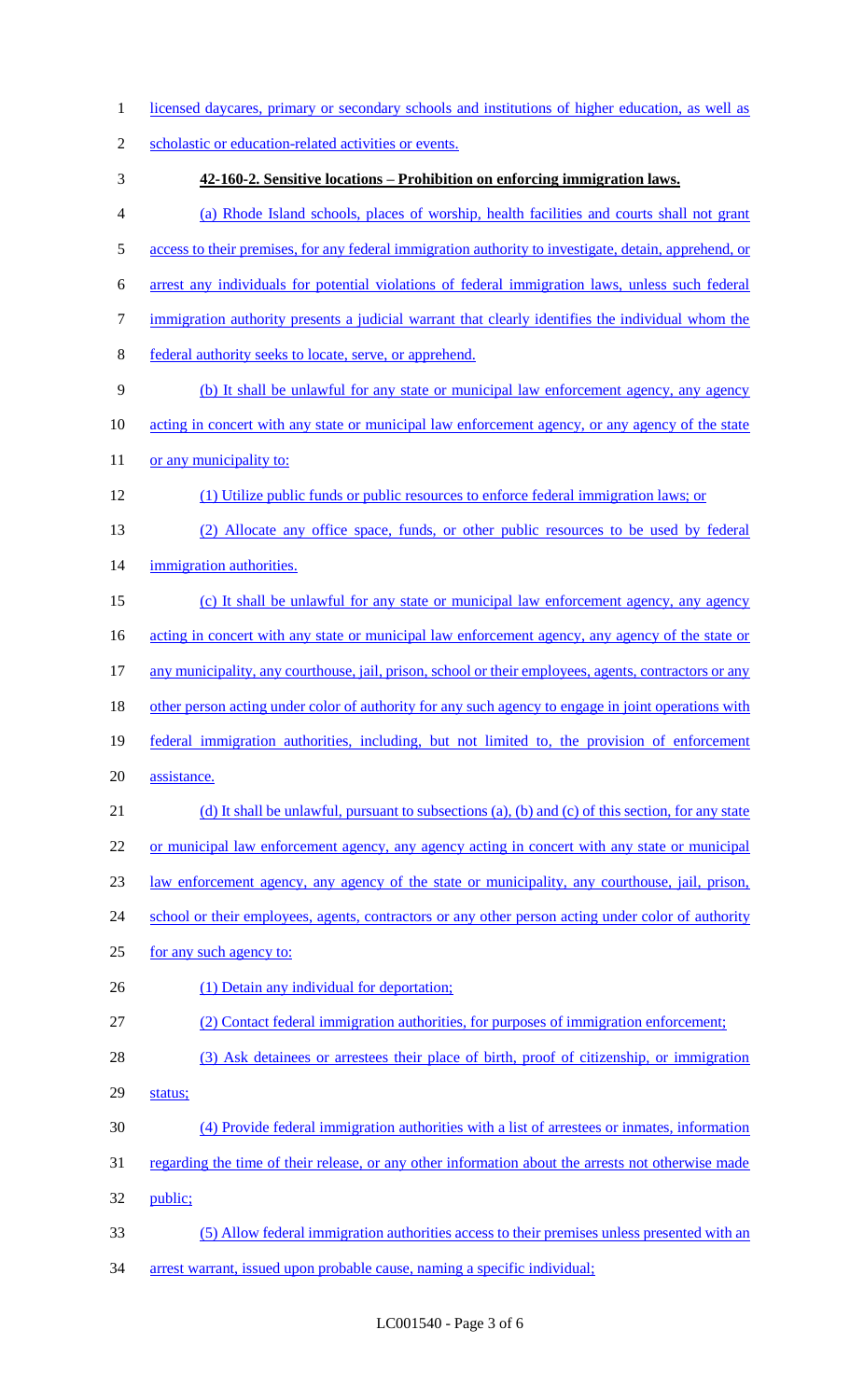1 (6) Share any personal data, bulk or individual, including state-issued IDs, licenses, names, 2 addresses, dates of birth, fingerprints or biometric information with federal immigration authorities;  $3 \quad or \quad$ 4 (7) Grant federal immigration authorities access to any facial recognition technology used, 5 utilized or managed by law enforcement; 6 (e) Any state or municipal law enforcement agency, any agency acting in concert with any 7 state or municipal law enforcement agency, any agency of the state or municipality, any courthouse, 8 jail, prison, school or their employees, agents, contractors or any other person acting under color 9 of authority for any such agency that shares any information specific to any particular individual 10 with federal immigration authorities shall be required to, within twenty-four (24) hours, inform the 11 individual(s) whose information was shared that it was shared and for what purpose. 12 (f) Every state or municipal law enforcement agency, courthouse, jail, prison and school 13 shall designate or authorize personnel that shall review the presented judicial warrant and consent 14 to the federal immigration authority's access to the premises. 15 (g) It shall be unlawful for any state or municipal law enforcement agency, any agency 16 acting in concert with any state or municipal law enforcement agency, any agency of the state or 17 any municipality, any courthouse, jail, prison, school or their employees, agents, contractors or any 18 other person acting under color of authority for any such agency to place peace officers under the 19 supervision of federal agencies or employ peace officers deputized as special federal officers or 20 special federal deputies for purposes of immigration enforcement. All peace officers remain subject 21 to Rhode Island law governing conduct of peace officers and the policies of the employing agency. 22 (h) The department of corrections shall not: 23 (1) Restrict access to any in-prison educational or rehabilitative programming, or credit-24 earning opportunity on the sole basis of citizenship or immigration status, including, but not limited 25 to, whether the person is in removal proceedings, or immigration authorities have issued a hold 26 request, transfer request, notification request, or civil immigration warrant against the individual. 27 (2) Consider citizenship and immigration status as a factor in determining a person's 28 custodial classification level, including, but not limited to, whether the person is in removal 29 proceedings, or whether immigration authorities have issued a hold request, transfer request, 30 notification request, or civil immigration warrant against the individual. 31 (i) Any person within the state of Rhode Island shall have a right to counsel in matters of 32 federal immigration defense, regardless of immigration status, to be fulfilled by the office of the 33 public defender in the event that a federal immigration defendant in Rhode Island has not otherwise 34 secured the services of an attorney. Fifteen (15) full-time equivalent positions within the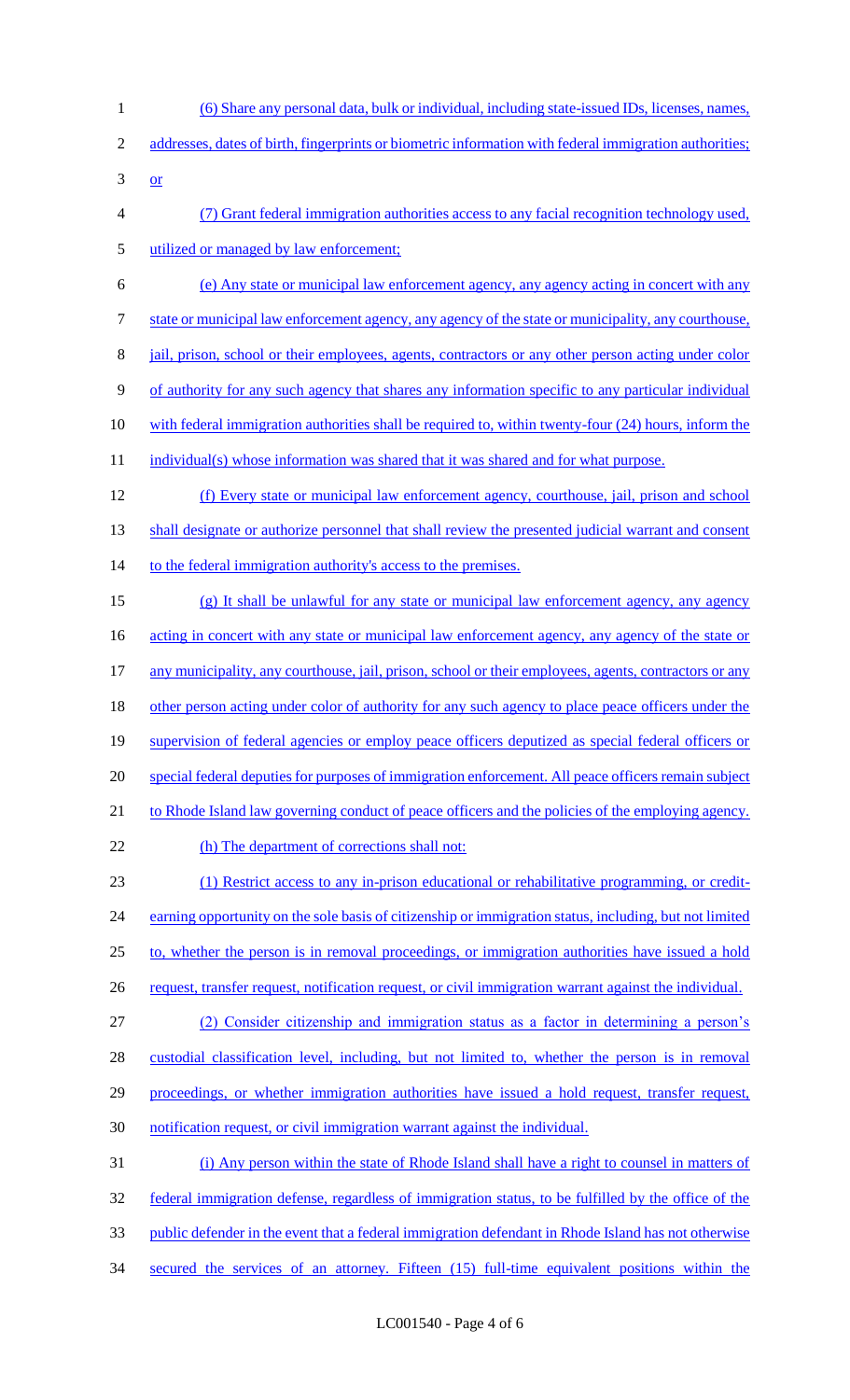1 department of public safety shall be reallocated to the office of the public defender for the purpose 2 of hiring immigration attorneys to fulfil the purposes of this subsection. The office of the public 3 defender shall be authorized to reallocate sufficient funds to fill these positions and administer this 4 program from within the state police budget. 5 **42-160-3. Limited exception.**  6 (a) The prohibited right to access sensitive locations established by this chapter shall not 7 apply when the federal immigration authority is acting in response to a specific act of terrorism, 8 national security threat or when there is the threat of imminent danger of violence to the United 9 States. 10 (b) Any exception under subsection (a) of this section shall require federal immigration 11 authorities to provide advance notice of anticipated action to the Rhode Island attorney general, as 12 the chief law enforcement officer for the state. 13 (c) Nothing in this chapter shall prohibit a Rhode Island law enforcement agency from 14 asserting its own jurisdiction over criminal law enforcement matters. 15 **42-160-4. Severability.**  16 The provisions of this chapter are severable. If any provision of this chapter or its 17 application is held invalid, that invalidity shall not affect other provisions or applications that can 18 be given effect without the invalid provision or application. 19 SECTION 3. This act shall take effect upon passage.

======== LC001540 ========